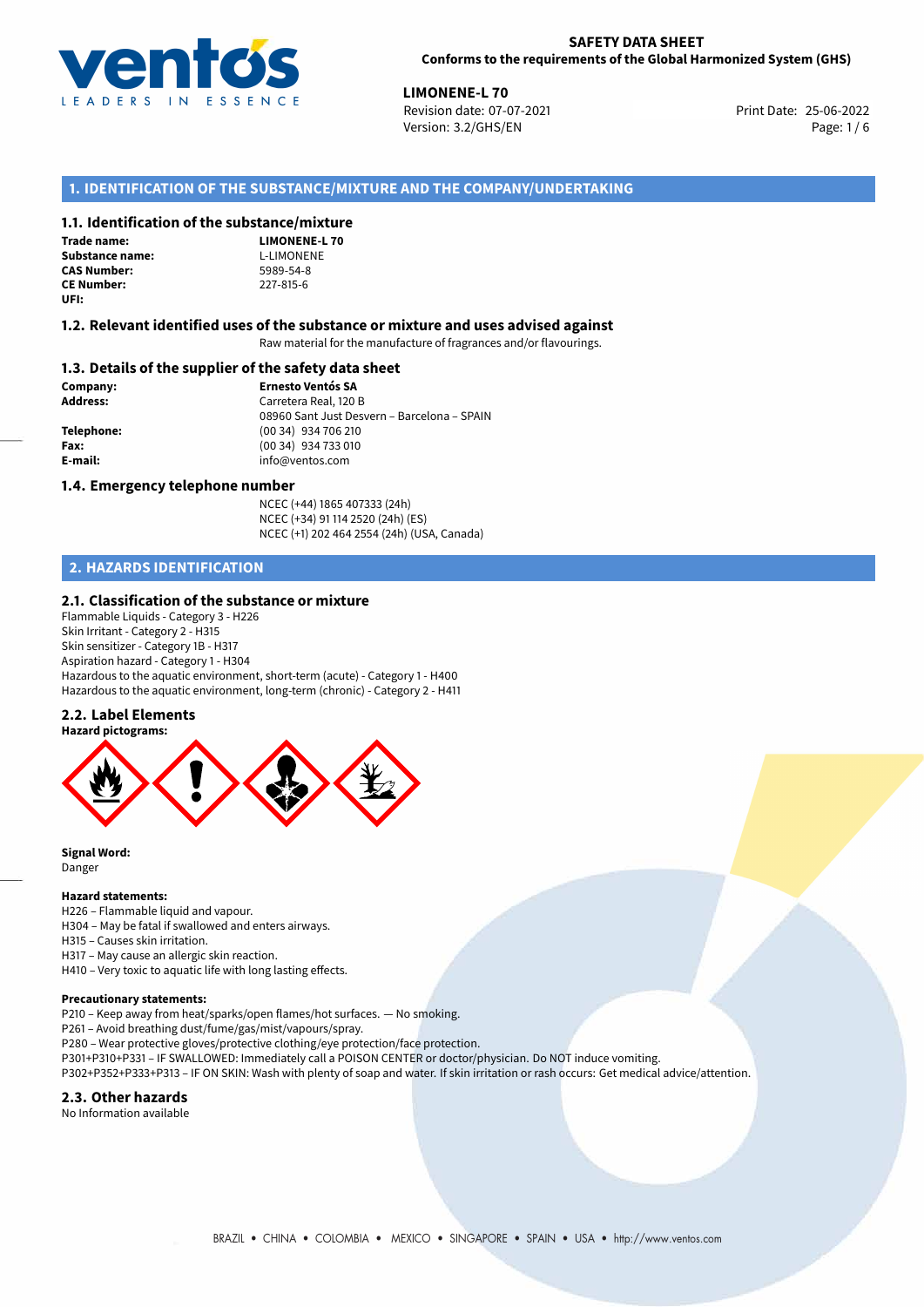

**LIMONENE-L 70**<br>
Revision date: 07-07-2021<br> **Print Date: 25-06-2022** Revision date: 07-07-2021 Version: 3.2/GHS/EN Page: 2 / 6

# **3. COMPOSITION/INFORMATION ON INGREDIENTS**

### **3.1. Substances**

| Chemical name: | <b>L-LIMONENE</b> |
|----------------|-------------------|
| CAS number:    | 5989-54-8         |
| EC number:     | 227-815-6         |

## **Hazardous constituents:**

| <b>Chemical Name</b> | % (w/w)        | <b>CAS No</b><br><b>EC No</b> | <b>Classification according to GHS</b>                                                                                                                                                                                                                                                                                                                                         |  |
|----------------------|----------------|-------------------------------|--------------------------------------------------------------------------------------------------------------------------------------------------------------------------------------------------------------------------------------------------------------------------------------------------------------------------------------------------------------------------------|--|
| L-LIMONENE           | >50            | 5989-54-8<br>227-815-6        | Flammable Liquids - Category 3 - H226<br>Skin Irritant - Category 2 - H315<br>Skin sensitizer - Category 1B - H317<br>Aspiration hazard - Category 1 - H304<br>Hazardous to the aquatic environment, short-term (acute) - Category 1 - H400<br>Hazardous to the aquatic environment, long-term (chronic) - Category 3 - H412                                                   |  |
| <b>D-LIMONENE</b>    | $\geq$ 10; <25 | 5989-27-5<br>227-813-5        | Flammable Liquids - Category 3 - H226<br>Skin Irritant - Category 2 - H315<br>Skin sensitizer - Category 1B - H317<br>Aspiration hazard - Category 1 - H304<br>Hazardous to the aquatic environment, short-term (acute) - Category 1 - H400<br>Hazardous to the aquatic environment, long-term (chronic) - Category 3 - H412                                                   |  |
| ALPHA-TERPINENE      | $\geq$ 1; <10  | 99-86-5<br>202-795-1          | Flammable Liquids - Category 3 - H226<br>Acute Toxicity - Category 4 (oral) - H302<br>Skin Irritant - Category 3 - H316<br>Aspiration hazard - Category 1 - H304<br>Hazardous to the aquatic environment, short-term (acute) - Category 2 - H401<br>Hazardous to the aquatic environment, long-term (chronic) - Category 2 - H411                                              |  |
| <b>TERPINOLENE</b>   | $>1$ ; $<$ 10  | 586-62-9<br>209-578-0         | Flammable Liquids - Category 4 - H227<br>Acute Toxicity - Category 5 (oral) - H303<br>Skin Irritant - Category 3 - H316<br>Skin sensitizer - Category 1B - H317<br>Aspiration hazard - Category 1 - H304<br>Hazardous to the aquatic environment, short-term (acute) - Category 1 - H400<br>Hazardous to the aquatic environment, long-term (chronic) - Category 1 - H410      |  |
| PARA-CYMENE          | $>1$ ; $<$ 10  | 99-87-6<br>202-796-7          | Flammable Liquids - Category 3 - H226<br>Acute Toxicity - Category 5 (oral) - H303<br>Skin Irritant - Category 3 - H316<br>Toxic to reproduction - Category 2 - H361<br>Aspiration hazard - Category 1 - H304<br>Hazardous to the aguatic environment, short-term (acute) - Category 2 - H401<br>Hazardous to the aquatic environment, long-term (chronic) - Category 2 - H411 |  |
| GAMMA-TERPINENE      | $>1$ ; <10     | 99-85-4<br>202-794-6          | Flammable Liquids - Category 3 - H226<br>Acute Toxicity - Category 5 (oral) - H303<br>Skin Irritant - Category 3 - H316<br>Toxic to reproduction - Category 2 - H361<br>Aspiration hazard - Category 1 - H304                                                                                                                                                                  |  |
| ALPHA-PINENE         | $>0.1$ ; $<$ 1 | $80 - 56 - 8$<br>201-291-9    | Flammable Liquids - Category 3 - H226<br>Acute Toxicity - Category 4 (oral) - H302<br>Skin Irritant - Category 2 - H315<br>Skin sensitizer - Category 1B - H317<br>Aspiration hazard - Category 1 - H304<br>Hazardous to the aquatic environment, short-term (acute) - Category 1 - H400<br>Hazardous to the aquatic environment, long-term (chronic) - Category 1 - H410      |  |

[See the full text of the hazard statements in section 16.](#page-4-0)

# **3.2. Mixtures**

Not applicable.

# **4. FIRST-AID MEASURES**

# **4.1. Description of necessary first aid measures**

# Ingestion: **All and Struth With Water.** Rinse mouth with water.

Obtain medical advice. Keep at rest. Do not induce vomiting.

Eye contact: In case of contact with eyes, rinse immediately with plenty of water for at least 15 minutes and seek medical advice.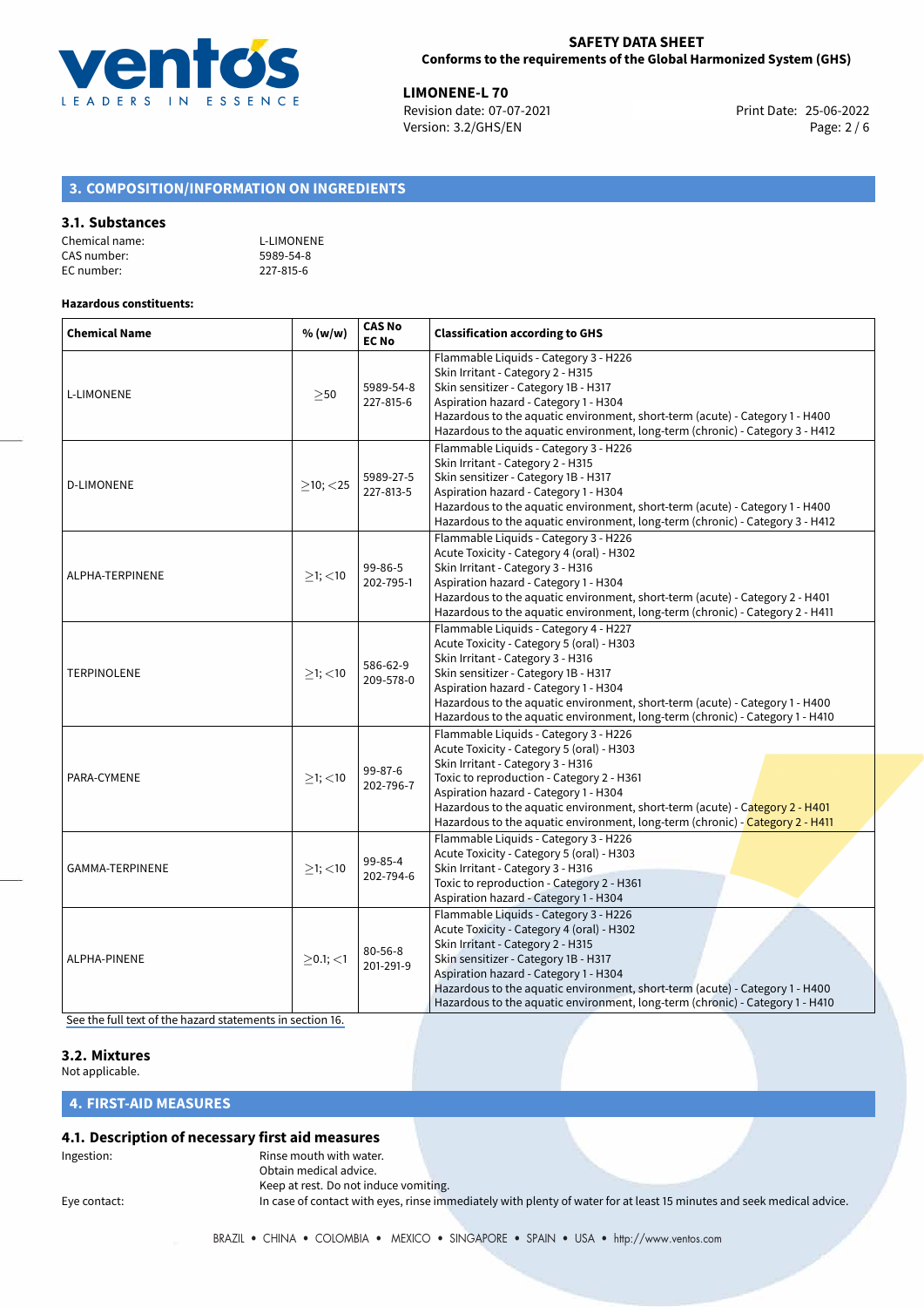

**LIMONENE-L 70**<br>
Revision date: 07-07-2021 **Print Date: 25-06-2022** Version: 3.2/GHS/EN Page: 3 / 6

| Inhalation:   | Remove person to fresh air and keep at rest.       |
|---------------|----------------------------------------------------|
|               | Seek immediate medical advice.                     |
| Skin contact: | Take off immediately all contaminated clothing.    |
|               | Thoroughly wash affected skin with soap and water. |
|               | Seek medical attention if symptoms persist.        |

# **4.2. Most important symptoms and effects, both acute and delayed**

No information available.

# **4.3. Indication of any immediate medical attention and special treatment needed**

No information available.

# **5. FIRE-FIGHTING MEASURES**

# **5.1. Extinguishing Media**

Water spray, carbon dioxide, dry chemical powder or appropriate foam. For safety reasons do not use full water jet.

# **5.2. Special hazards arising from the substance or mixture**

Known or Anticipated Hazardous Products of Combustion: Emits toxic fumes under fire conditions.

## **5.3. Advice for firefighters**

High temperatures can lead to high pressures inside closed containers. Avoid inhalation of vapors that are created. Use appropriate respiratory protection. Do not allow spillage of fire to be poured into drains or watercourses. Wear self-contained breathing apparatus and protective clothing.

# **6. ACCIDENTAL RELEASE MEASURES**

## **6.1. Personal precautions, protective equipment and emergency procedures**

Evacuate surronding areas. Ensure adequate ventilation. Keep unnecessary and unprotected personnel from entering. Do not breathe vapor/spray. Avoid contact with skin and eyes. Information regarding personal protective measures: see section 8.

## **6.2. Environmental precautions**

To avoid possible contamination of the environment, do not discharge into any drains, surface waters or groundwaters.

#### **6.3. Methods and materials for containment and cleaning up**

Cover with an inert, inorganic, non-combustible absorbent material (e.g. dry-lime, sand, soda ash). Place in covered containers using non-sparking tools and transport outdoors. Avoid open flames or sources of ignition (e.g. pilot lights on gas hot water heater). Ventilate area and wash spill site after material pickup is complete.

## **6.4. Reference to other sections**

Information regarding exposure controls, personal protection and disposal considerations can be found in sections 8 and 13.

# **7. HANDLING AND STORAGE**

## **7.1. Precautions for safe handling**

Do not store or handle this material near food or drinking water. Do not smoke. Avoid contact with the eyes, skin and clothing. Wear protective clothing and use glasses. Observe the rules of safety and hygiene at work. Keep in the original container or an alternative made from a compatible material.

# **7.2. Conditions for safe storage, including any incompatibilities**

Store in tightly closed and preferably full containers in a cool, dry and ventilated area, protected from light. Keep away from sources of ignition (e.g. hot surfaces, sparks, flame and static discharges). Keep away from incompatible materials (see section 10).

# **7.3. Specific end use(s)**

No information available.

# **8. EXPOSURE CONTROLS AND PERSONAL PROTECTION**

# **8.1. Control parameters**

Components with occupational exposure limits: None known.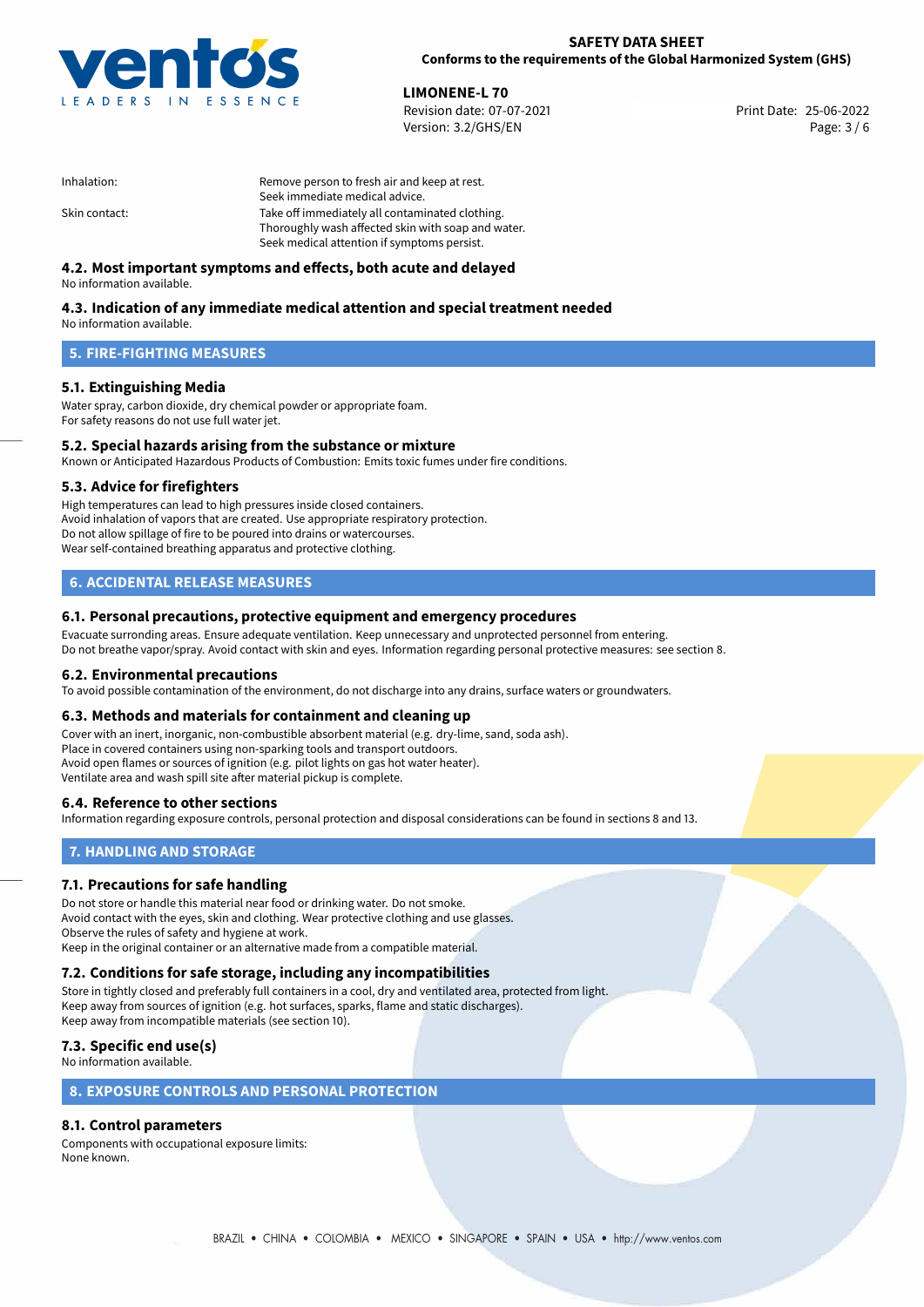

**LIMONENE-L 70**<br>
Revision date: 07-07-2021 **Print Date: 25-06-2022** Version: 3.2/GHS/EN Page: 4 / 6

# **8.2. Exposure controls**

Measures should be taken to prevent materials from being splashed into the body. Provide adequate ventilation, according to the conditions of use. Use a mechanical exhaust if required.

### **8.3. Individual protection measures, such as personal protective equipment**

| Eye/Face protection:             | Chemical safety goggles are recommended. Wash contaminated goggles before reuse.                                                            |
|----------------------------------|---------------------------------------------------------------------------------------------------------------------------------------------|
| Hand Protection:                 | Chemical-resistant gloves are recommended. Wash contaminated gloves before reuse.                                                           |
| Body protection:                 | Personal protective equipment for the body should be selected based on the task being performed and the risks<br>involved.                  |
| Respiratory Protection:          | In case of insufficient ventilation, use suitable respiratory equipment.                                                                    |
| Environmental exposure controls: | Emissions from ventilation or process equipment should be checked to ensure they comply with environmental<br>protection legislation.       |
|                                  | In some cases, filters or engineering modifications to the process equipment will be necessary to reduce emissions to<br>acceptable levels. |
|                                  |                                                                                                                                             |

# **9. PHYSICAL AND CHEMICAL PROPERTIES**

# **9.1. Information on basic physical and chemical properties**

| Appearance:                                           | Liguid                                     |  |  |
|-------------------------------------------------------|--------------------------------------------|--|--|
| Colour:                                               | Conforms to standard                       |  |  |
| Odour:                                                | Conforms to standard                       |  |  |
| Odour theshold:                                       | Not determined                             |  |  |
| pH:                                                   | Not determined                             |  |  |
| Melting point/freezing point:                         | Not determined                             |  |  |
| Boling point/boiling range (°C):                      | ca. 177°C                                  |  |  |
| Flash point:                                          | 49 °C                                      |  |  |
| Evaporation rate:                                     | Not determined                             |  |  |
| Flammability:<br>Not determined                       |                                            |  |  |
| Lower flammability/Explosive limit:                   | Not determined                             |  |  |
| Upper flammability/Explosive limit:<br>Not determined |                                            |  |  |
| Vapour pressure:                                      | Not determined                             |  |  |
| Vapour Density:                                       | Not determined                             |  |  |
| Density:                                              | $0,842-0,847$ g/mL (20°C)                  |  |  |
| Relative density:                                     | $0,842 - 0,847$ (20°C)                     |  |  |
| Water solubility:                                     | PRACTICALLY INSOLUBLE IN WATER             |  |  |
| Solubility in other solvents:                         | SOLUBILITY IN ETHANOL 90°: 1:7 CLEAR+CLEAR |  |  |
| Partition coefficient n-octanol/water:                | Not determined                             |  |  |
| Auto-ignition temperature:                            | Not determined                             |  |  |
| Decomposition temperature:                            | Not determined                             |  |  |
| Viscosity, dynamic:                                   | Not determined                             |  |  |
| Viscosity, kinematic:                                 | Not determined                             |  |  |
| Explosive properties:                                 | Not determined                             |  |  |
| Oxidising properties:                                 | <b>NONE EXPECTED</b>                       |  |  |

# **10. STABILITY AND REACTIVITY**

#### **10.1. Reactivity**

No hazardous reactions if stored and handled as prescribed/indicated.

## **10.2. Chemical stability**

The product is stable if stored and handled as prescribed/indicated.

#### **10.3. Possibility of hazardous reactions**

No hazardous reactions if stored and handled as prescribed/indicated.

#### **10.4. Conditions to Avoid**

Conditions to Avoid: Excessive heat, flame or other ignition sources.

#### **10.5. Incompatible materials**

Avoid contact with strong acids and bases and oxidizing agents.

#### **10.6. Hazardous decomposition products**

During combustion may form carbon monoxide and unidentified organic compounds.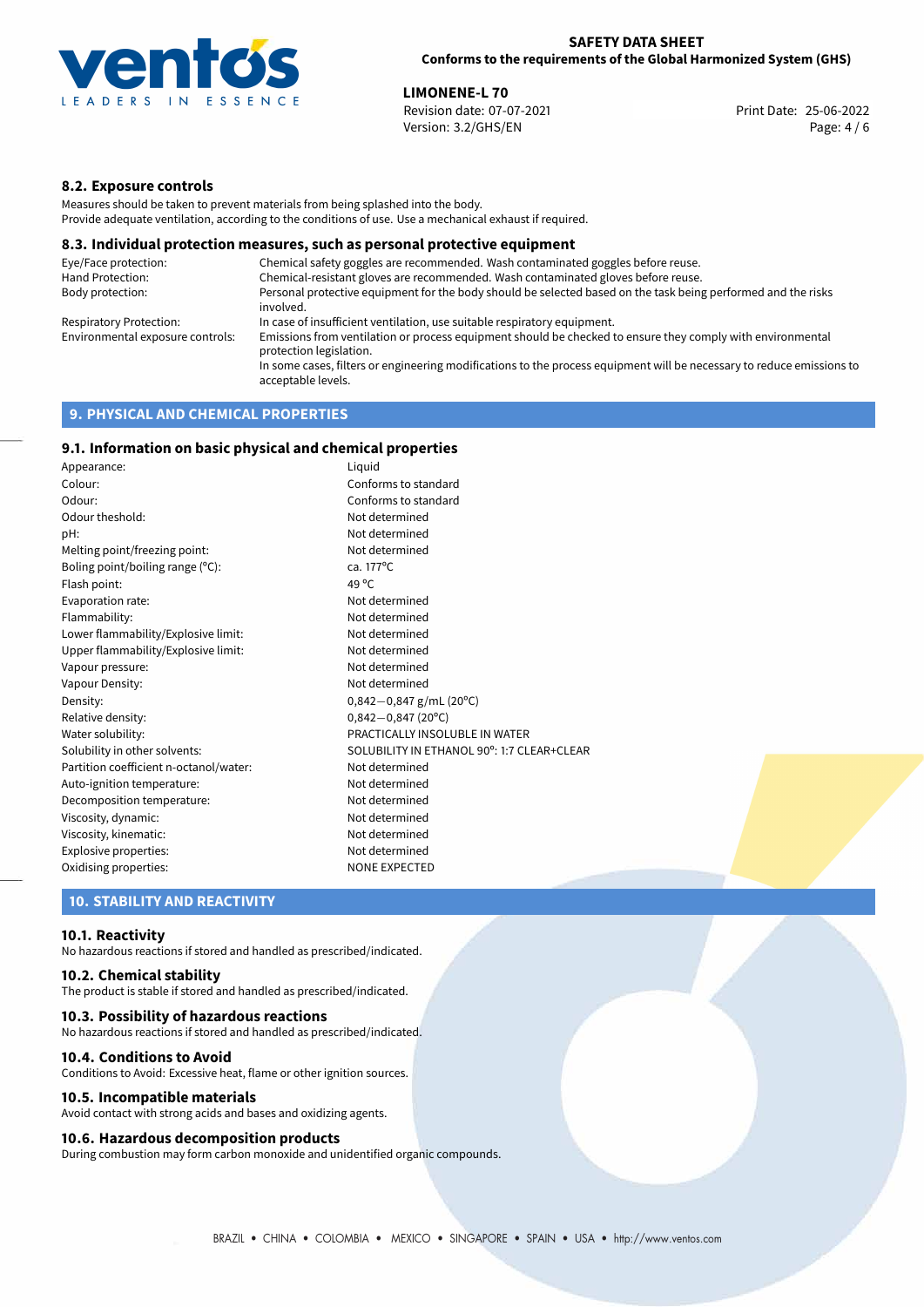

**LIMONENE-L 70**<br>
Revision date: 07-07-2021 **Print Date: 25-06-2022** Version: 3.2/GHS/EN Page: 5 / 6

# **11. TOXICOLOGICAL INFORMATION**

| <b>Acute toxicity</b>             | Based on the data available, the criteria for classification are not met. |
|-----------------------------------|---------------------------------------------------------------------------|
| Skin corrosion/irritation         | Causes skin irritation.                                                   |
| Serious eye damage/irritation     | Based on the data available, the criteria for classification are not met. |
| Respiratory or skin sensitisation | May cause an allergic skin reaction.                                      |
| Germ cell mutagenicity            | Based on the data available, the criteria for classification are not met. |
| Carcinogenicity                   | Based on the data available, the criteria for classification are not met. |
| Reproductive toxicity             | Based on the data available, the criteria for classification are not met. |
| <b>STOT-single exposure</b>       | Based on the data available, the criteria for classification are not met. |
| STOT-repeated exposure            | Based on the data available, the criteria for classification are not met. |
| <b>Aspiration hazard</b>          | May be fatal if swallowed and enters airways.                             |

# **12. ECOLOGICAL INFORMATION**

#### **12.1. Toxicity**

**Assessment:** Very toxic to aquatic life with long lasting effects. **Experimental/calculated data:** No information available.

# **12.2. Degradability**

No information available.

#### **12.3. Bioaccumulative potential**

No information available.

#### **12.4. Soil mobility**

No information available.

# **12.5. Other adverse effects**

See also sections 6, 7, 13 and 15 Do not allow to get into waste water or waterways.

#### **13. DISPOSAL CONSIDERATIONS**

#### **13.1. Waste treatment methods**

Dispose of in accordance with national and local environmental regulations.

### **14. TRANSPORT INFORMATION**

|                                  | <b>ADR/RID/ADN</b>           | <b>IMDG</b>                                   | <b>IATA-ICAO</b>             |
|----------------------------------|------------------------------|-----------------------------------------------|------------------------------|
| 14.1. UN Number                  | UN2319                       | <b>UN2319</b>                                 | <b>UN2319</b>                |
| 14.2. UN Proper Shipping Name    | TERPENE HYDROCARBONS, N.O.S. | TERPENE HYDROCARBONS, N.O.S. (L-<br>LIMONENE) | TERPENE HYDROCARBONS, N.O.S. |
| 14.3. Transport Hazard Class(es) |                              |                                               |                              |
| 14.4. Packing Group              | Ш                            | Ш                                             | $\mathbf{III}$               |
| 14.5. Environmental hazards      | Yes                          | Yes                                           | Yes                          |
| <b>Additional information</b>    |                              |                                               |                              |

### **14.6 Special precautions for user**

None known

**14.7. Transport in bulk according to Annex II of MARPOL 73/78 and the IBC Code** No information available

**15. REGULATORY INFORMATION**

# **15.1. Safety, health and environmental regulations/legislation specific for the substance or mixture**

No information available

## <span id="page-4-0"></span>**16. OTHER INFORMATION**

**Full text of the R-phrases, hazard statements and precautionary statements mentioned in section 3:** H226 – Flammable liquid and vapour.